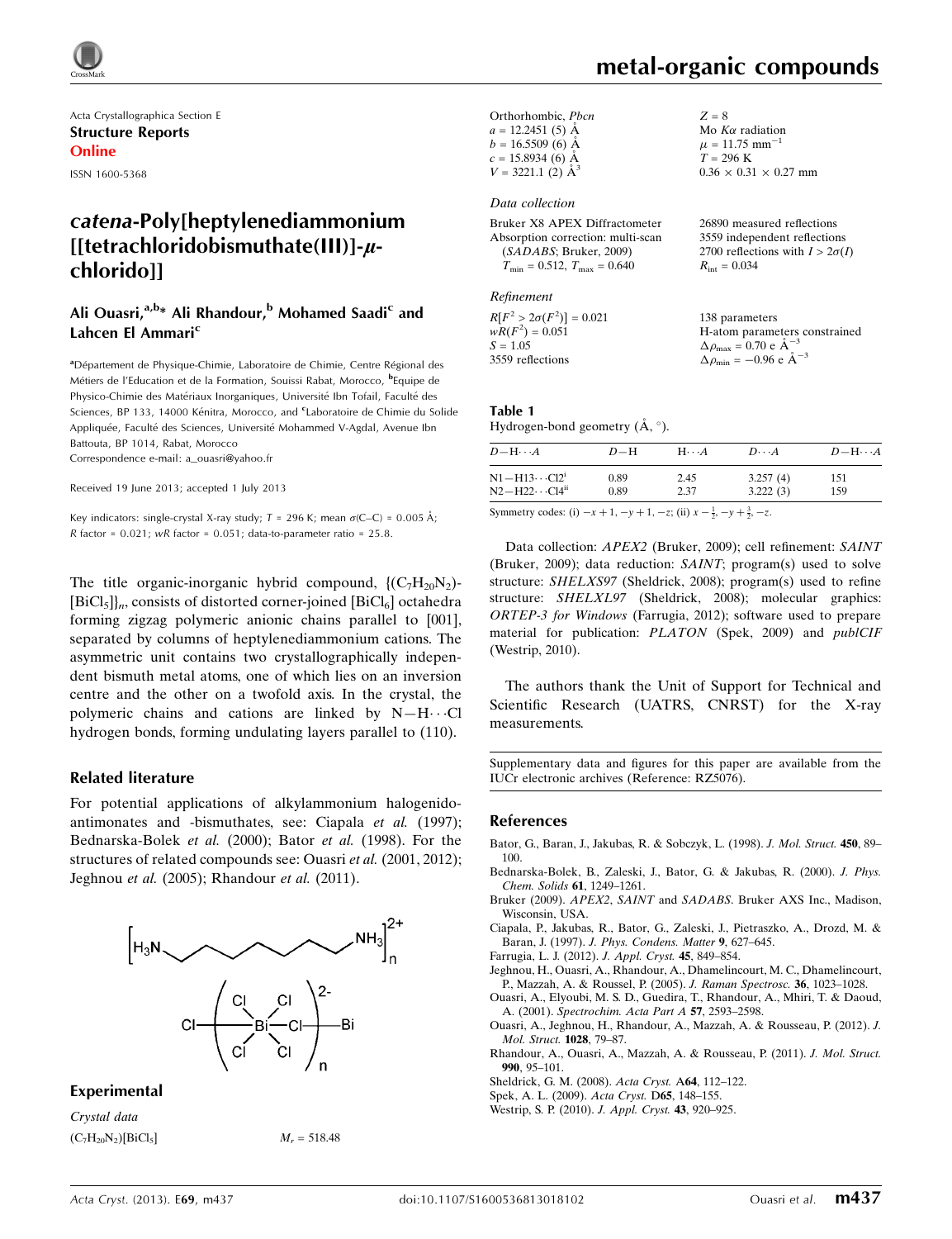# **supporting information**

*Acta Cryst.* (2013). E**69**, m437 [doi:10.1107/S1600536813018102]

# *catena***-Poly[heptylenediammonium [[tetrachloridobismuthate(III)]-***µ***-chlorido]]**

# **Ali Ouasri, Ali Rhandour, Mohamed Saadi and Lahcen El Ammari**

## **S1. Comment**

Alkylammonium halogenoantimonates and bismuthates of general formula  $R_2MX_5$ ,  $R_3M_2X_9$  and  $R_5M_2X_{11}$  (*R*: organic cations, *M*: Sb or Bi, *X*: Cl, Br or I) have recently attracted considerable attention since some of these compounds have revealed interesting properties (ferroelectric and non-linear optical) which make them promising materials from the viewpoint of applications (Ciapala *et al.*, 1997; Bednarska-Bolek *et al.*, 2000; Bator *et al.*, 1998). The crystal lattices of the halogenometallates compounds are built of distorted *MX*<sup>6</sup> 3- octahedra which are either isolated or linked to each other by corners, edges and faces. The anionic sublattices of the halogenoantimonates and bismuthates compounds of formula *R*3*M*2*X*9 (Ouasri *et al.*, 2001; Jeghnou *et al.*, 2005; Ouasri *et al.*, 2012; Rhandour *et al.*, 2011) are built of distorted *MX*<sup>6</sup> 3 octahedra connected with each other, by corners, edges and faces, in such a way that three halogen atoms of the coordination sphere of Sb or Bi atoms are bridging and three are terminal. The aim of the present work was to study the recently synthesized title compound by X-ray diffraction to obtain informations about its crystal structure at ambient temperature.

The structure of the organic-inorganic hybrid title compound is built up from inorganic polymeric anions and organic cations (Fig. 1). In this structure, each bismuth cation is surrounded by six chlorine anions building a distorted  $BiCl_6^{3-}$ octahedron, with Bi—Cl distances varying from 2.5520 (8) to 2.9732 (10) Å. The octahedra are corner-joined to form one-dimensional zig-zag chains propagating along the *c* axis. The periodic length of this string is three octahedra. In the crystal structure, the chains and organic cations are linked together by N—H···Cl hydrogen bonds(Table 1) to build undulated sheets parallel to the (1 1 0) plane (Fig. 2).

# **S2. Experimental**

Single crystals of the title compound were obtained by slow evaporation, at room temperature, of an aqueous solution containing stoichiometric amounts of 1,7-diaminoheptane  $NH<sub>2</sub>(CH<sub>2</sub>)<sub>7</sub>NH<sub>2</sub>$  (acidified with HCl in a large excess) and bismuth(III) oxide  $Bi<sub>2</sub>O<sub>3</sub>$ .

#### **S3. Refinement**

All H atoms were located in a difference Fourier map and treated as riding, with C—H = 0.97 Å, N—H = 0.89 Å, and with  $U_{\text{iso}}(H) = 1.2 U_{\text{eq}}(C, N)$ . One outlier (1 1 1) was omitted in the last cycles of refinement.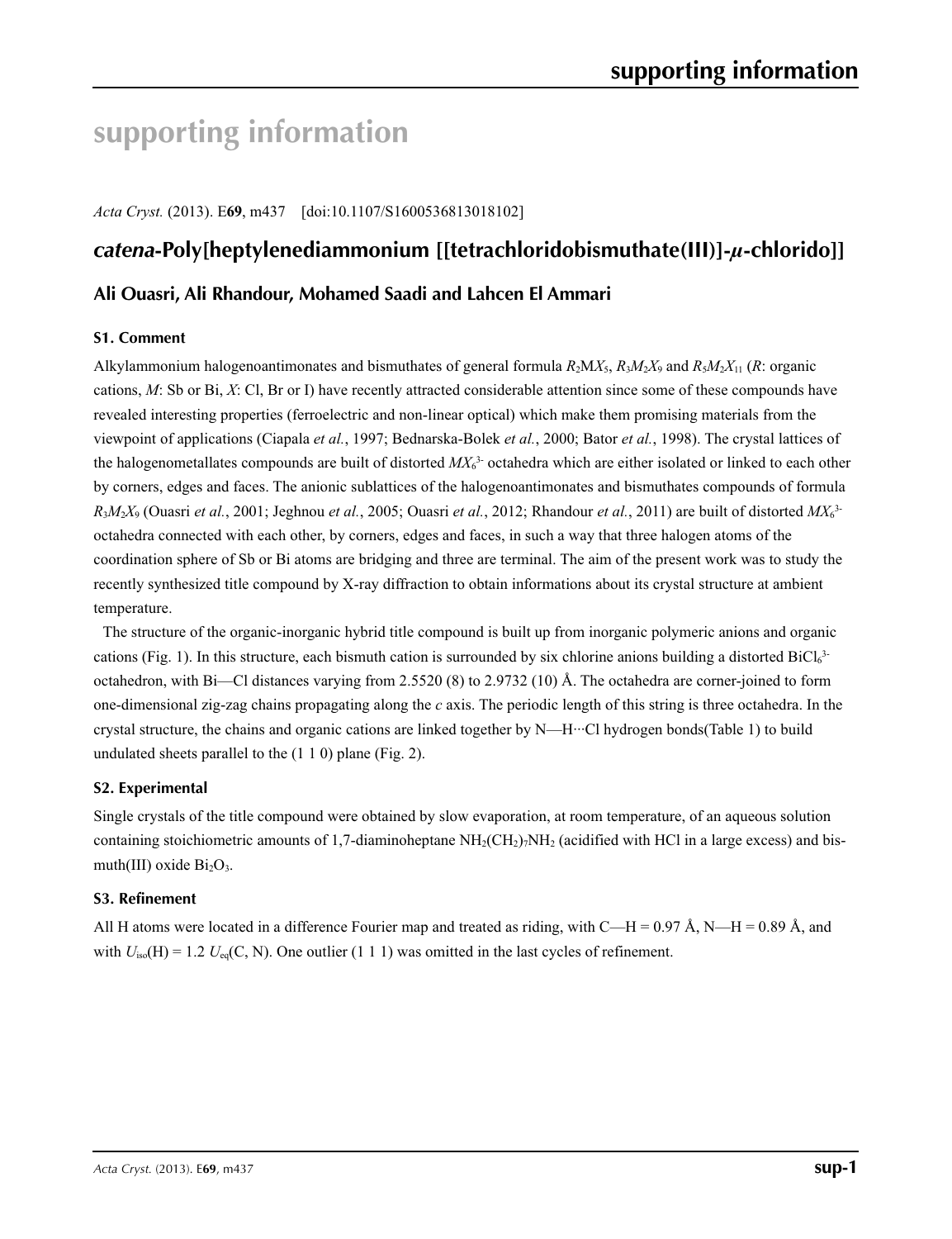

# **Figure 1**

The structure of the title compound with displacement ellipsoids drawn at the 50% probability level. H atoms are represented as small circles. Symmetry codes: (a) 1-x, y, 1/2-z; (b) 1-x, 1-y, -z; (c) x, 1-y, -1/2+z.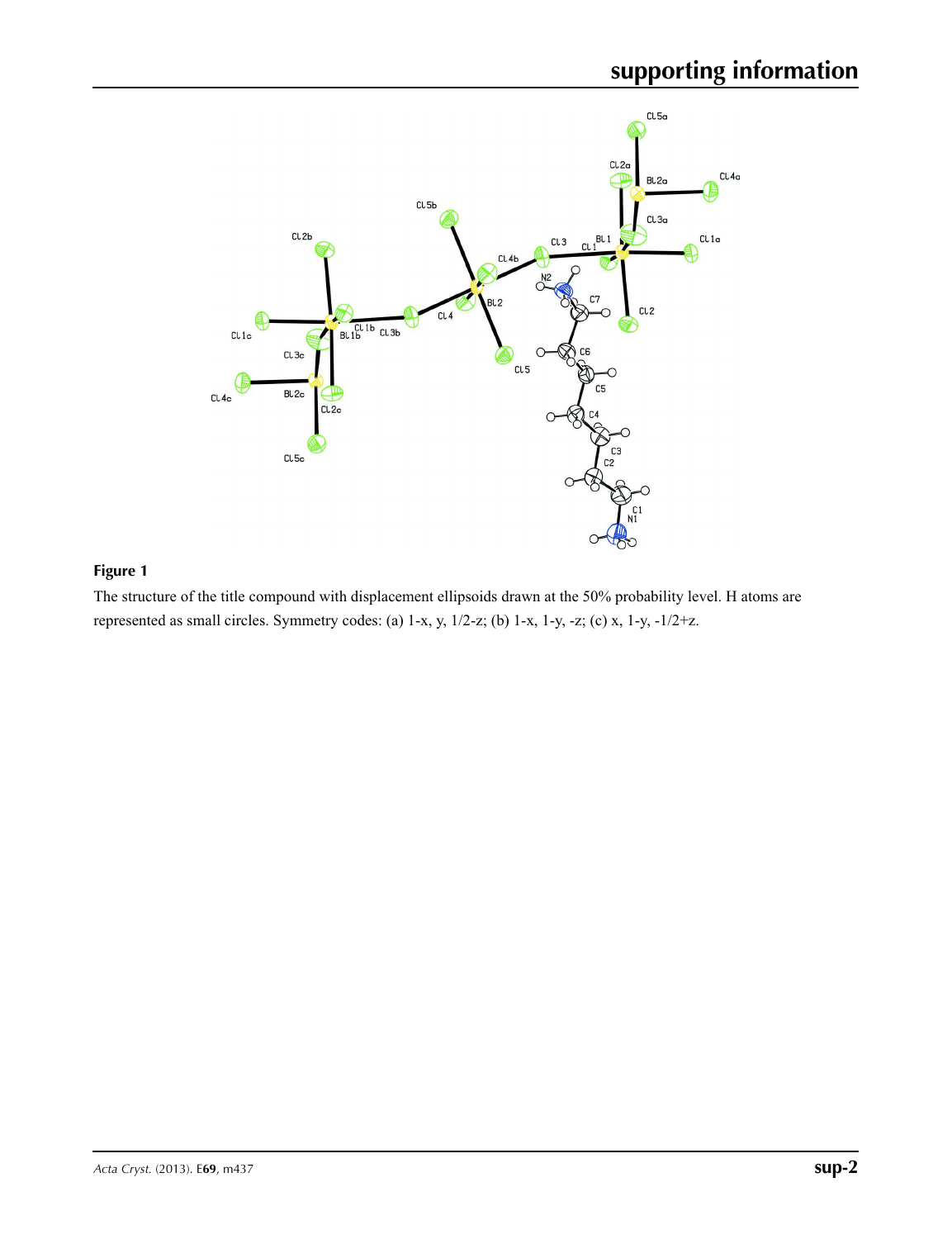

#### **Figure 2**

Partial plot of the title compound, showing undulated inorganic layers linked through N–H···Cl hydrogen bonds (dashed lines).

## *catena***-Poly[heptylenediammonium [[tetrachloridobismuthate(III)]-***µ***-chlorido]]**

 $(C_7H_{20}N_2)[BiCl_5]$  $M_r = 518.48$ Orthorhombic, *Pbcn* Hall symbol: -P 2n 2ab  $a = 12.2451(5)$  Å  $b = 16.5509(6)$  Å  $c = 15.8934(6)$  Å  $V = 3221.1$  (2)  $\AA$ <sup>3</sup> *Z* = 8

## *Data collection*

Bruker X8 APEX Diffractometer Radiation source: fine-focus sealed tube  $F(000) = 1952$  $D_x = 2.138$  Mg m<sup>-3</sup> Mo *Kα* radiation, *λ* = 0.71073 Å Cell parameters from 3559 reflections  $\theta$  = 2.5–27.1°  $\mu = 11.75$  mm<sup>-1</sup>  $T = 296 \text{ K}$ Block, colourless  $0.36 \times 0.31 \times 0.27$  mm

Graphite monochromator *φ* and *ω* scans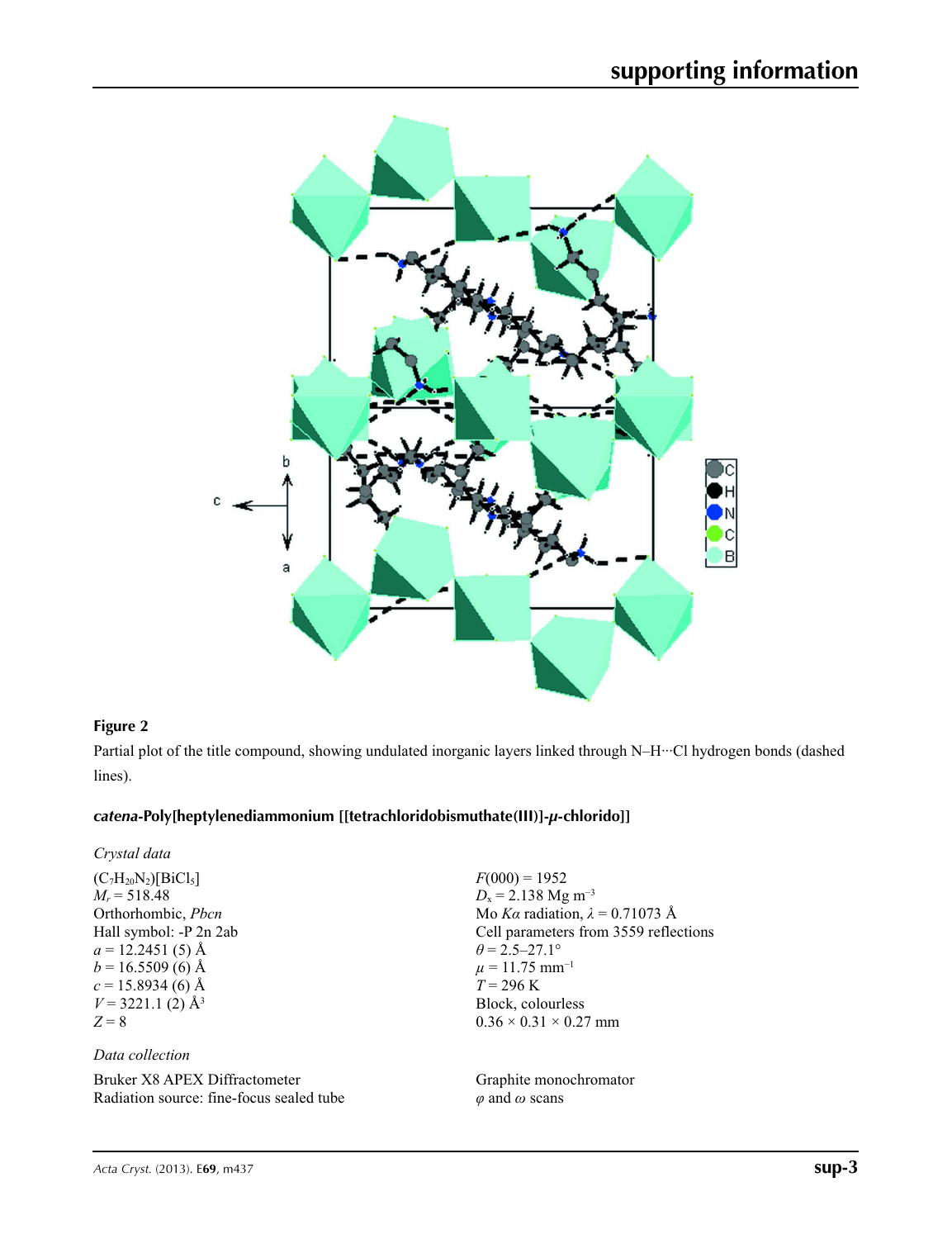| Absorption correction: multi-scan       | $R_{\text{int}} = 0.034$                                                |
|-----------------------------------------|-------------------------------------------------------------------------|
| (SADABS; Bruker, 2009)                  | $\theta_{\text{max}} = 27.1^{\circ}, \theta_{\text{min}} = 2.5^{\circ}$ |
| $T_{\min} = 0.512$ , $T_{\max} = 0.640$ | $h = -15 \rightarrow 15$                                                |
| 26890 measured reflections              | $k = -19 \rightarrow 21$                                                |
| 3559 independent reflections            | $l = -20 \rightarrow 20$                                                |
| 2700 reflections with $I > 2\sigma(I)$  |                                                                         |

#### *Refinement*

| Refinement on $F^2$                             | Secondary atom site location: difference Fourier   |
|-------------------------------------------------|----------------------------------------------------|
| Least-squares matrix: full                      | map                                                |
| $R[F^2 > 2\sigma(F^2)] = 0.021$                 | Hydrogen site location: inferred from              |
| $wR(F^2) = 0.051$                               | neighbouring sites                                 |
| $S = 1.05$                                      | H-atom parameters constrained                      |
| 3559 reflections                                | $w = 1/[\sigma^2(F_0^2) + (0.0185P)^2 + 4.1437P]$  |
| 138 parameters                                  | where $P = (F_o^2 + 2F_c^2)/3$                     |
| 0 restraints                                    | $(\Delta/\sigma)_{\text{max}}$ < 0.001             |
| Primary atom site location: structure-invariant | $\Delta\rho_{\text{max}}$ = 0.70 e Å <sup>-3</sup> |
| direct methods                                  | $\Delta\rho_{\rm min} = -0.96$ e Å <sup>-3</sup>   |

#### *Special details*

**Geometry**. All s.u.'s (except the s.u. in the dihedral angle between two l.s. planes) are estimated using the full covariance matrix. The cell s.u.'s are taken into account individually in the estimation of s.u.'s in distances, angles and torsion angles; correlations between s.u.'s in cell parameters are only used when they are defined by crystal symmetry. An approximate (isotropic) treatment of cell s.u.'s is used for estimating s.u.'s involving l.s. planes.

**Refinement**. Refinement of  $F^2$  against all reflections. The weighted R-factor wR and goodness of fit *S* are based on  $F^2$ , conventional *R*-factors *R* are based on *F*, with *F* set to zero for negative  $F^2$ . The threshold expression of  $F^2 > \sigma(F^2)$  is used only for calculating *R*-factors(gt) *etc*. and is not relevant to the choice of reflections for refinement. *R*-factors based on *F*<sup>2</sup> are statistically about twice as large as those based on *F*, and *R*- factors based on all data will be even larger.

|                  | $\boldsymbol{\chi}$ | $\mathcal{Y}$ | $\boldsymbol{Z}$ | $U_{\rm iso}$ */ $U_{\rm eq}$ |  |
|------------------|---------------------|---------------|------------------|-------------------------------|--|
| C1               | 0.6871(4)           | 0.7642(3)     | 0.0475(3)        | 0.0677(14)                    |  |
| H <sub>1</sub> A | 0.7050              | 0.7509        | 0.1053           | $0.081*$                      |  |
| H1B              | 0.6323              | 0.7259        | 0.0286           | $0.081*$                      |  |
| C2               | 0.6390(3)           | 0.8465(2)     | 0.0455(2)        | 0.0451(9)                     |  |
| H2A              | 0.6214              | 0.8611        | $-0.0121$        | $0.054*$                      |  |
| H2B              | 0.6916              | 0.8853        | 0.0668           | $0.054*$                      |  |
| C <sub>3</sub>   | 0.5365(3)           | 0.8490(2)     | 0.0987(3)        | 0.0463(9)                     |  |
| H <sub>3</sub> A | 0.4841              | 0.8114        | 0.0750           | $0.056*$                      |  |
| H3B              | 0.5547              | 0.8298        | 0.1547           | $0.056*$                      |  |
| C4               | 0.4816(3)           | 0.9305(2)     | 0.1073(3)        | 0.0441(9)                     |  |
| H <sub>4</sub> A | 0.4584              | 0.9489        | 0.0522           | $0.053*$                      |  |
| H4B              | 0.5339              | 0.9693        | 0.1290           | $0.053*$                      |  |
| C <sub>5</sub>   | 0.3835(3)           | 0.9273(2)     | 0.1654(2)        | 0.0415(9)                     |  |
| H <sub>5</sub> A | 0.3273              | 0.8947        | 0.1389           | $0.050*$                      |  |
| H5B              | 0.4048              | 0.9002        | 0.2169           | $0.050*$                      |  |
| C <sub>6</sub>   | 0.3346(3)           | 1.0084(2)     | 0.1881(2)        | 0.0401(9)                     |  |
| H <sub>6</sub> A | 0.3904              | 1.0421        | 0.2134           | $0.048*$                      |  |
| H <sub>6</sub> B | 0.3094              | 1.0350        | 0.1373           | $0.048*$                      |  |
| C7               | 0.2416(4)           | 0.9995(2)     | 0.2478(2)        | 0.0475(11)                    |  |
|                  |                     |               |                  |                               |  |

*Fractional atomic coordinates and isotropic or equivalent isotropic displacement parameters (Å<sup>2</sup>)*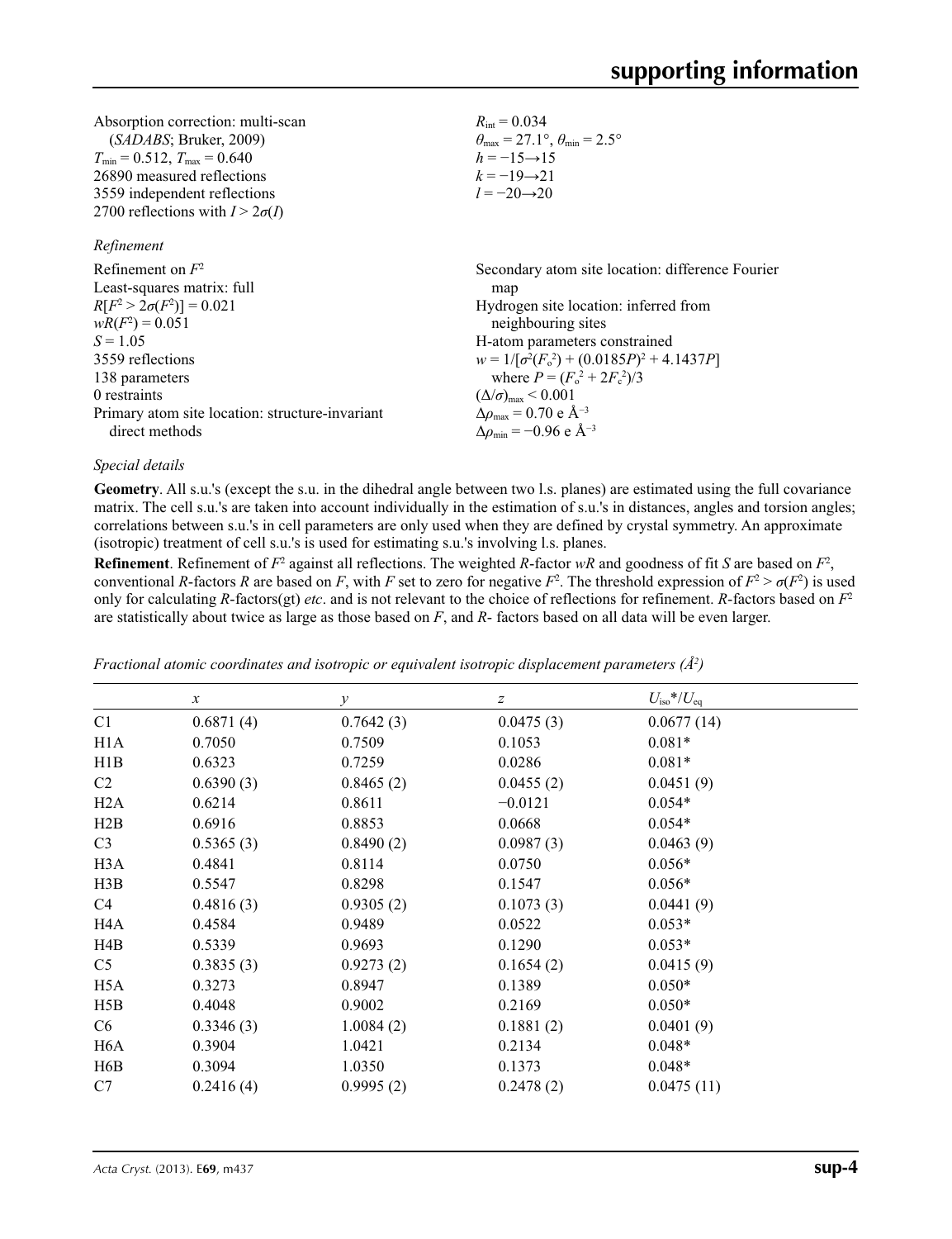| H7A             | 0.1834      | 0.9698       | 0.2204        | $0.057*$   |
|-----------------|-------------|--------------|---------------|------------|
| H7B             | 0.2655      | 0.9683       | 0.2960        | $0.057*$   |
| N1              | 0.7835(4)   | 0.7542(3)    | $-0.0032(2)$  | 0.0658(11) |
| H11             | 0.8014      | 0.7021       | $-0.0052$     | $0.079*$   |
| H12             | 0.8382      | 0.7822       | 0.0192        | $0.079*$   |
| H13             | 0.7704      | 0.7720       | $-0.0551$     | $0.079*$   |
| N <sub>2</sub>  | 0.1985(3)   | 1.0779(2)    | 0.27729(18)   | 0.0453(8)  |
| H21             | 0.1546      | 1.0699       | 0.3211        | $0.054*$   |
| H22             | 0.1612      | 1.1015       | 0.2359        | $0.054*$   |
| H <sub>23</sub> | 0.2537      | 1.1097       | 0.2926        | $0.054*$   |
| C <sub>11</sub> | 0.55628(8)  | 0.15799(5)   | 0.13916(5)    | 0.0390(2)  |
| Cl <sub>2</sub> | 0.29126(8)  | 0.25115(6)   | 0.19982(6)    | 0.0504(2)  |
| Cl <sub>3</sub> | 0.54355(11) | 0.38672(7)   | 0.12014(7)    | 0.0637(3)  |
| C14             | 0.54647(9)  | 0.38534(6)   | $-0.11631(6)$ | 0.0493(2)  |
| Cl <sub>5</sub> | 0.29132(8)  | 0.45097(6)   | $-0.01712(6)$ | 0.0465(2)  |
| Bi1             | 0.5000      | 0.261494(10) | 0.2500        | 0.02717(6) |
| B <sub>i2</sub> | 0.5000      | 0.5000       | 0.0000        | 0.02820(6) |
|                 |             |              |               |            |

*Atomic displacement parameters (Å2 )*

|                 | $U^{11}$    | $L^{22}$    | $\mathcal{L}^{\beta 3}$ | $U^{12}$      | $U^{13}$      | $L^{23}$      |
|-----------------|-------------|-------------|-------------------------|---------------|---------------|---------------|
| C <sub>1</sub>  | 0.073(3)    | 0.062(3)    | 0.068(3)                | 0.024(3)      | 0.022(3)      | 0.008(2)      |
| C <sub>2</sub>  | 0.047(2)    | 0.043(2)    | 0.045(2)                | 0.0008(18)    | $-0.0039(18)$ | $-0.0019(17)$ |
| C <sub>3</sub>  | 0.052(2)    | 0.040(2)    | 0.046(2)                | $-0.0019(19)$ | 0.0013(19)    | $-0.0077(18)$ |
| C4              | 0.052(2)    | 0.035(2)    | 0.046(2)                | 0.0019(17)    | 0.0019(18)    | $-0.0005(17)$ |
| C <sub>5</sub>  | 0.045(2)    | 0.038(2)    | 0.041(2)                | $-0.0006(17)$ | 0.0000(17)    | 0.0060(16)    |
| C <sub>6</sub>  | 0.041(2)    | 0.041(2)    | 0.038(2)                | $-0.0072(16)$ | 0.0024(18)    | $-0.0011(16)$ |
| C7              | 0.043(2)    | 0.046(3)    | 0.054(3)                | 0.0006(17)    | 0.007(2)      | 0.0091(19)    |
| N1              | 0.065(3)    | 0.076(3)    | 0.057(2)                | 0.012(2)      | $-0.002(2)$   | 0.0057(19)    |
| N2              | 0.0392(17)  | 0.061(2)    | 0.0356(15)              | $-0.0007(16)$ | 0.0033(14)    | 0.0017(15)    |
| C <sub>11</sub> | 0.0461(5)   | 0.0372(5)   | 0.0336(4)               | $-0.0012(4)$  | 0.0044(4)     | $-0.0097(4)$  |
| Cl <sub>2</sub> | 0.0391(5)   | 0.0545(6)   | 0.0575(6)               | 0.0042(4)     | $-0.0104(5)$  | 0.0104(5)     |
| Cl <sub>3</sub> | 0.0720(7)   | 0.0646(8)   | 0.0546(6)               | $-0.0119(6)$  | $-0.0077(6)$  | 0.0313(6)     |
| Cl4             | 0.0520(6)   | 0.0497(6)   | 0.0463(5)               | $-0.0004(5)$  | 0.0114(5)     | $-0.0126(5)$  |
| Cl <sub>5</sub> | 0.0408(5)   | 0.0531(6)   | 0.0457(5)               | $-0.0049(4)$  | 0.0064(4)     | $-0.0023(4)$  |
| Bi1             | 0.03136(10) | 0.02362(10) | 0.02653(9)              | 0.000         | 0.00112(8)    | 0.000         |
| Bi <sub>2</sub> | 0.03338(10) | 0.02704(11) | 0.02418(9)              | $-0.00266(8)$ | 0.00014(8)    | 0.00424(6)    |
|                 |             |             |                         |               |               |               |

*Geometric parameters (Å, º)*

| $C1 - N1$          | 1.439(6) | $C7 - H7A$ | 0.9700 |  |
|--------------------|----------|------------|--------|--|
| $C1-C2$            | 1.485(6) | $C7 - H7B$ | 0.9700 |  |
| Cl <sub>–H1A</sub> | 0.9700   | $N1 - H11$ | 0.8900 |  |
| Cl—H1B             | 0.9700   | $N1 - H12$ | 0.8900 |  |
| $C2-C3$            | 1.515(5) | $N1 - H13$ | 0.8900 |  |
| $C2-H2A$           | 0.9700   | $N2 - H21$ | 0.8900 |  |
| $C2 - H2B$         | 0.9700   | $N2-H22$   | 0.8900 |  |
| $C3-C4$            | 1.513(6) | $N2-H23$   | 0.8900 |  |
|                    |          |            |        |  |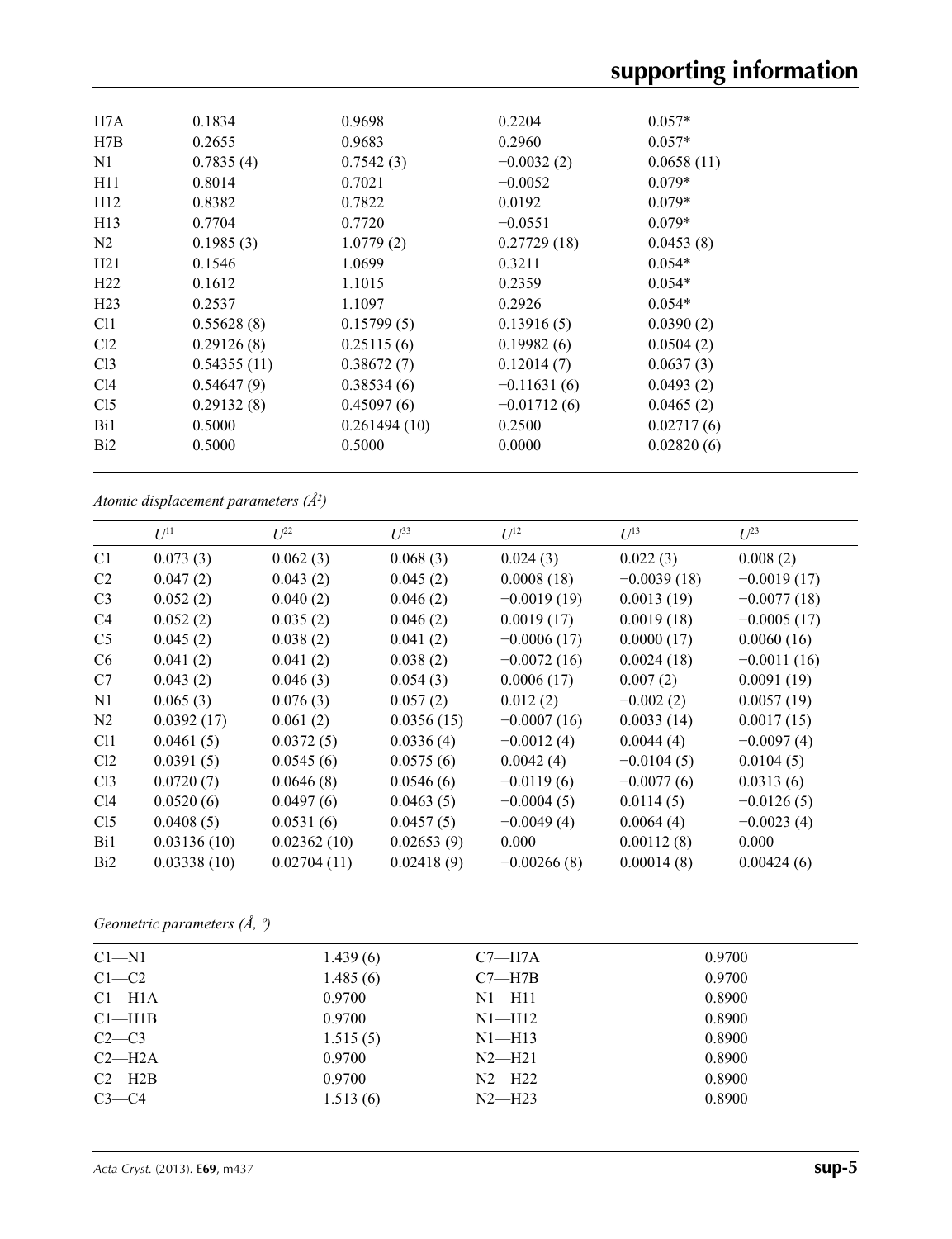| $C3 - H3A$       | 0.9700   | $Cl1 - Bi1$                       | 2.5520(8)  |
|------------------|----------|-----------------------------------|------------|
| $C3 - H3B$       | 0.9700   | Cl2—Bi1                           | 2.6830(10) |
| $C4 - C5$        | 1.517(5) | Cl3—Bi2                           | 2.7287(10) |
| $C4 - H4A$       | 0.9700   | Cl3—Bi1                           | 2.9732(10) |
| $C4 - H4B$       | 0.9700   | Cl4—Bi2                           | 2.7097(9)  |
| $C5-C6$          | 1.512(5) | $Cl5 - Bi2$                       | 2.6948(9)  |
|                  | 0.9700   |                                   |            |
| $C5 - H5A$       |          | $Bi1 - Cl1$ <sup>i</sup>          | 2.5520(8)  |
| $C5 - H5B$       | 0.9700   | $Bi1 - Cl2i$                      | 2.6830(10) |
| $C6-C7$          | 1.490(5) | $Bi1 - Cl3$ <sup>i</sup>          | 2.9732(10) |
| $C6 - H6A$       | 0.9700   | $Bi2 - Cl5$ <sup>ii</sup>         | 2.6948(9)  |
| $C6 - H6B$       | 0.9700   | $Bi2 - Cl4ii$                     | 2.7097(9)  |
| $C7 - N2$        | 1.477(5) | Bi2-Cl3ii                         | 2.7287(10) |
| $N1-C1-C2$       | 114.8(4) | $Cl-M1-H12$                       | 109.5      |
| $N1-C1-H1A$      | 108.6    | $H11 - N1 - H12$                  | 109.5      |
| $C2-C1-H1A$      | 108.6    | $Cl-M1-H13$                       | 109.5      |
| $N1-C1-H1B$      | 108.6    | $H11 - N1 - H13$                  | 109.5      |
| $C2-C1-H1B$      | 108.6    | $H12 - N1 - H13$                  | 109.5      |
| $H1A - C1 - H1B$ | 107.6    | $C7 - N2 - H21$                   | 109.5      |
|                  |          |                                   |            |
| $C1-C2-C3$       | 109.9(3) | $C7 - N2 - H22$                   | 109.5      |
| $C1-C2-H2A$      | 109.7    | $H21 - N2 - H22$                  | 109.5      |
| $C3-C2-H2A$      | 109.7    | $C7 - N2 - H23$                   | 109.5      |
| $C1-C2-H2B$      | 109.7    | $H21 - N2 - H23$                  | 109.5      |
| $C3-C2-H2B$      | 109.7    | $H22 - N2 - H23$                  | 109.5      |
| $H2A - C2 - H2B$ | 108.2    | Bi2—Cl3—Bi1                       | 158.39(5)  |
| $C4-C3-C2$       | 116.2(3) | $Cl1 - Bi1 - Cl1$ <sup>i</sup>    | 95.67(4)   |
| $C4-C3-H3A$      | 108.2    | $Cl1 - Bi1 - Cl2i$                | 84.55(3)   |
| $C2-C3-H3A$      | 108.2    | $Cl1^i$ -Bi $1$ -Cl2 <sup>i</sup> | 90.53(3)   |
| $C4 - C3 - H3B$  | 108.2    | $Cl1 - Bi1 - Cl2$                 | 90.53(3)   |
| $C2-C3-H3B$      | 108.2    | $Cl1^i$ -Bi $1$ -Cl2              | 84.55(3)   |
| $H3A - C3 - H3B$ | 107.4    | $Cl2^i$ -Bil-Cl2                  | 172.69(4)  |
| $C3-C4-C5$       | 112.0(3) | $Cl1$ —Bi $1$ —Cl $3i$            | 174.59(3)  |
| $C3-C4-H4A$      | 109.2    | $Cl1^i$ -Bi $1$ -Cl $3^i$         | 86.58(3)   |
| $C5-C4-H4A$      |          | $Cl2^i$ -Bi1-Cl3 <sup>i</sup>     |            |
|                  | 109.2    |                                   | 90.52(3)   |
| $C3-C4-HAB$      | 109.2    | $Cl2$ —Bi $1$ —Cl $3i$            | 94.58 (4)  |
| $C5-C4-HAB$      | 109.2    | $Cl1 - Bi1 - Cl3$                 | 86.58(3)   |
| HA—C4—H4B        | 107.9    | $Cl1^i$ -Bi $1$ -Cl3              | 174.59(3)  |
| $C6-C5-C4$       | 115.3(3) | $Cl2^i$ -Bi1-Cl3                  | 94.58(4)   |
| $C6-C5-H5A$      | 108.4    | Cl2—Bi1—Cl3                       | 90.52(3)   |
| $C4-C5-H5A$      | 108.4    | $Cl3^i$ -Bi1-Cl3                  | 91.61(5)   |
| $C6-C5-H5B$      | 108.4    | $Cl5^{ii}$ -Bi2-Cl5               | 180.0      |
| $C4-C5-HSB$      | 108.4    | $Cl5^{ii}$ -Bi2- $Cl4^{ii}$       | 85.37(3)   |
| $H5A - C5 - H5B$ | 107.5    | $Cl5 - Bi2 - Cl4ii$               | 94.63(3)   |
| $C7 - C6 - C5$   | 111.6(3) | $Cl5^{ii}$ -Bi2-Cl4               | 94.63(3)   |
| $C7-C6-H6A$      | 109.3    | $Cl5 - Bi2 - Cl4$                 | 85.37(3)   |
| $C5-C6-H6A$      | 109.3    | $Cl4^{ii}$ -Bi2-Cl4               | 180.00(4)  |
| $C7-C6-H6B$      | 109.3    | $Cl5^{ii}$ -Bi2- $Cl3^{ii}$       | 92.81(3)   |
| $C5-C6-H6B$      | 109.3    | $Cl5 - Bi2 - Cl3ii$               | 87.19(3)   |
|                  |          |                                   |            |